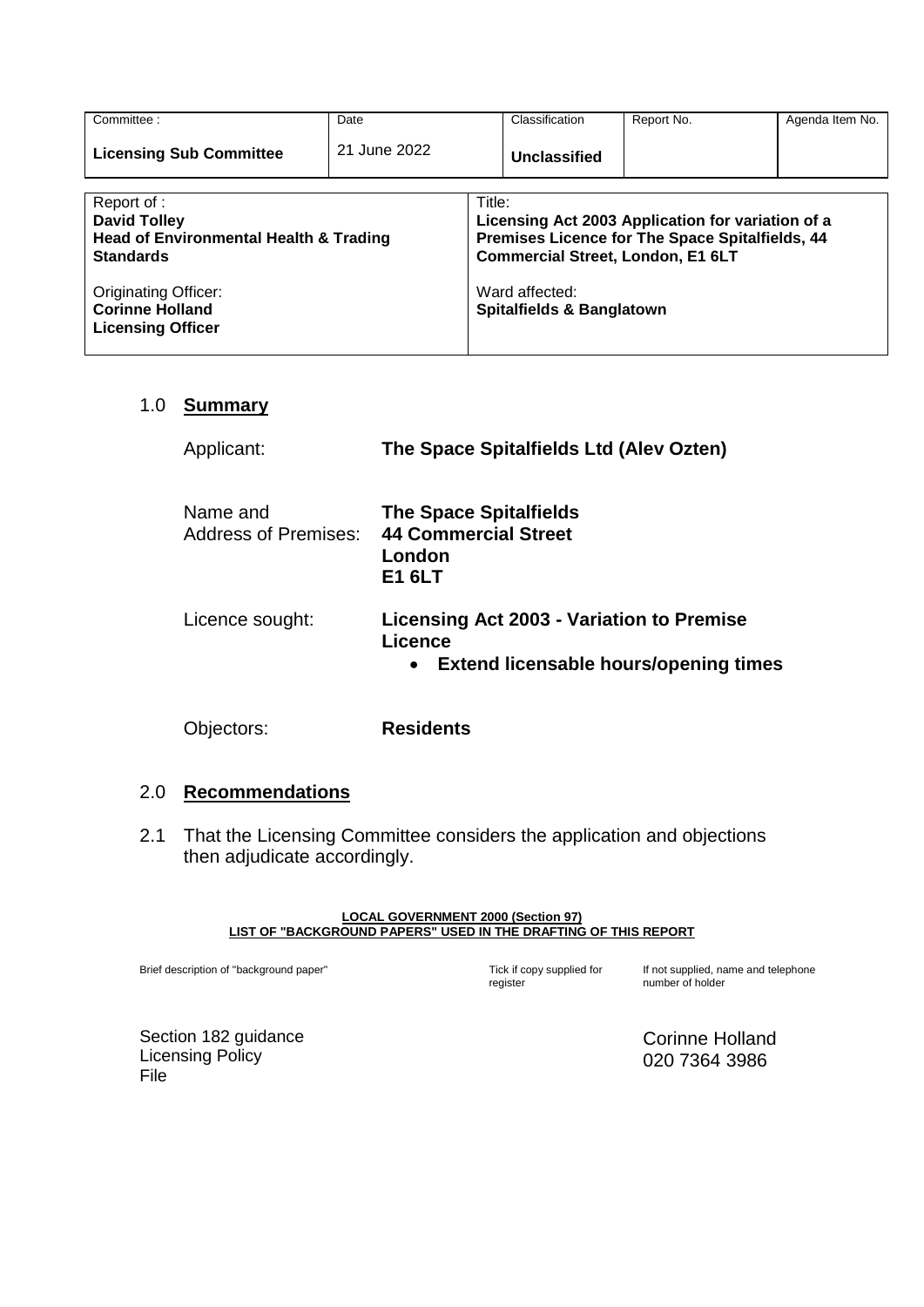#### 3.0 **Background**

- 3.1 This is an application for a variation of the premises licence for 'The Space Spitalfields', 44 Commercial Street, London, E1 6LT.
- 3.2 The existing Premise Licence was issued on  $6<sup>th</sup>$  October 2010 and a copy is enclosed as **Appendix 1**.
- 3.3 The timings of the existing licence are detailed below for information purposes only:-

#### *The Supply of Alcohol (on sales)*

*Monday to Sunday, from 11:00 hours to 23:30 hours*

#### *Provision of late night refreshment – Indoor and outdoor*

 *Monday to Sunday, from 23:00 hours to 23:30 hours*

#### *Provision of regulated Entertainment - Indoor*

*Live music, recorded music, performance of dance and anything of a similar description. Provision of facilities for making music, Provision of facilities for dancing and anything of a similar description*

*Monday to Sunday, from 11:00 hours to 23:30 hours*

 *Licensable activities non-standard timings:*

*New Year's Eve, from 11:00 hours to 01:30 hours the following day*

#### *Opening hours*

*Monday to Sunday, from 11:00 hours to 00:00 hours (midnight)*

#### *Non-standard timings:*

- *New Year's Eve, from 11:00 hours to 02:00 hours the following day*
- 3.4 The applicant has described the nature of the variation as follows: *'To extend licensable hours by an hour to allow for customers to leisurely eat their meal'*
- 3.5 A copy of the variation application is enclosed as **Appendix 2**.
- 3.6 Recorded music has been withdrawn from application.The variation/additional hours applied for:

# **The Supply of Alcohol (on sales)**

- Tuesday to Saturday from 23:30 hours to 00:30 hours
- Sunday no extension to current hours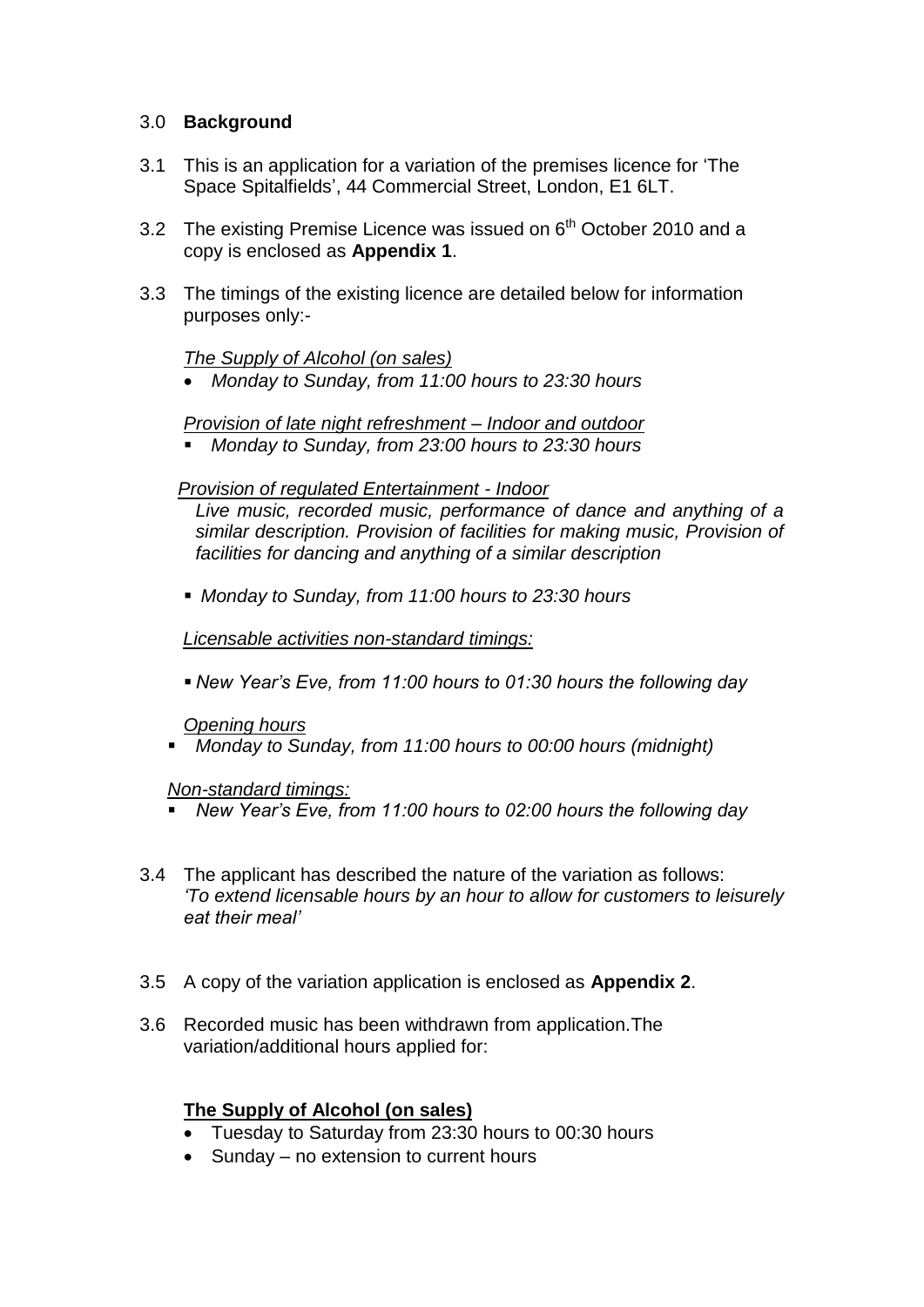# **Provision of late night refreshment – Indoor and outdoor**

- Tuesday to Saturday from 23:30 hours to 00:30 hours
- Sunday no extension to current hours

# **Opening hours**

- Tuesday to Saturday from 11:00 hours to 01:00 hours
- Sunday 11:00 to 23:30 hours (*although this appears to be a 30 minute reduction)*

# 4.0 **Location and Nature of the premises**

- 4.1 Photographs of the venue and immediate vicinity are enclosed in **Appendix 3**.
- 4.2 Maps showing the vicinity are included as **Appendix 4.**
- 4.3 Nearby Licensed Premises are shown in **Appendix 5**.

# 5.0 **Licensing Policy and Government Advice**

- 5.1 The Council has adopted a licensing policy and this is available from the Licensing Section, and at the hearing. The revised policy came into effect on 1<sup>st</sup> November 2018.
- 5.2 Relevant Sections of the policy are brought to the attention of Members within the Licensing Officers report.
- 5.3 The Home Secretary has issued Guidance under Section 182 of the Licensing Act 2003. This is available on the Government's website, [www.homeoffice.gov.uk.](http://www.culture.gov.uk/) It was last revised in April 2018.
- 5.4 Relevant Sections of this advice are brought to Members attention within the Licensing Officers report. Members should note however, than in some areas Tower Hamlets, after a proper consideration of local circumstances, has not followed the Government's advice, or has developed it further.

# 6.0 **Representations**

- 6.1 All representations have to meet basic legal and administrative requirements. If they fail to do so they cannot be accepted. When rejected the person sending in the representation must be written to, and an explanation for rejection given in writing
- 6.2 A responsible authority or other person can make a representation. There are two tests for other persons and only one for a responsible authority. The two tests are contained in Section 18 of the Act.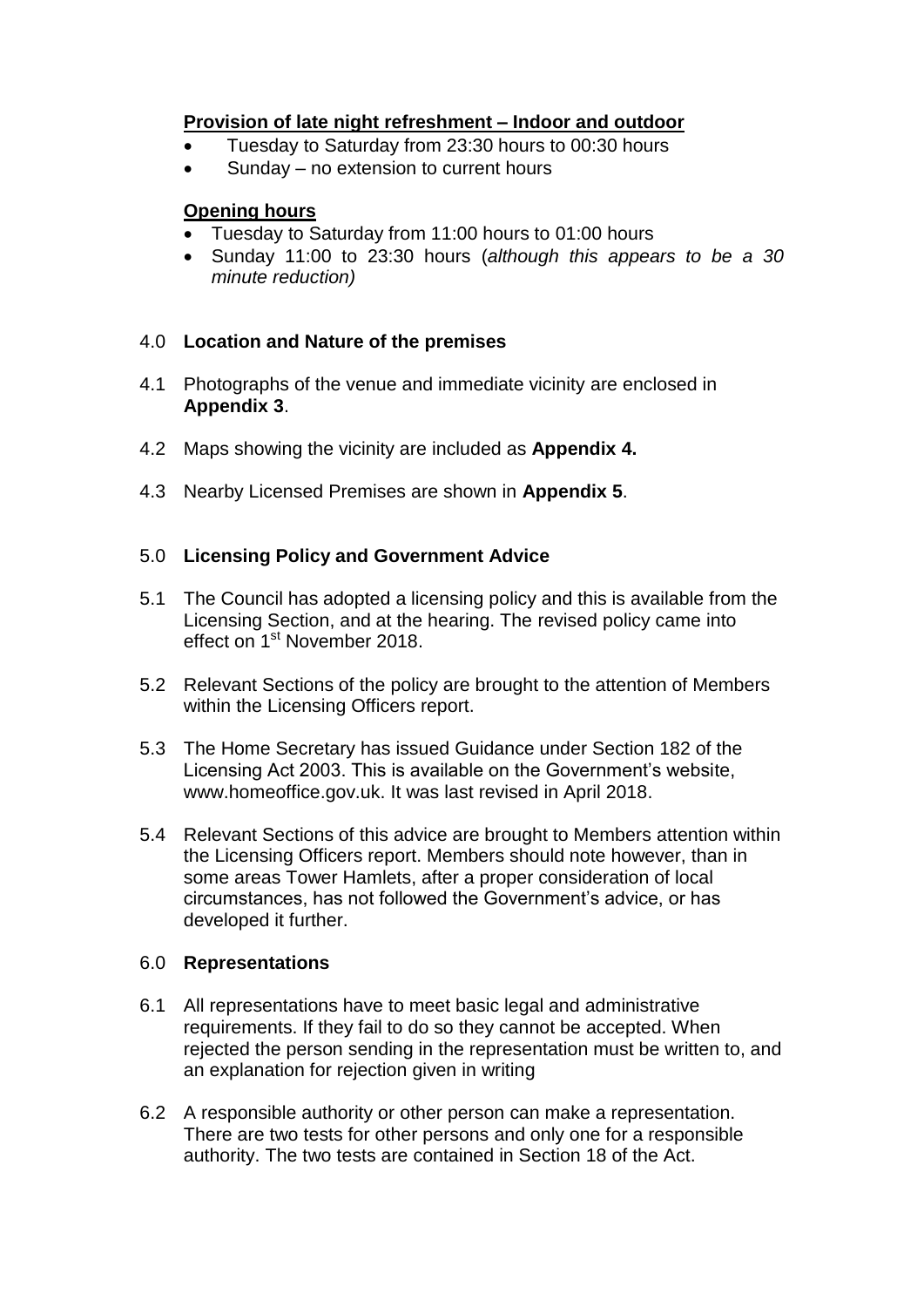- 6.3 All representations must be "about the likely effect of the grant of the premises licence on the promotion of the licensing objectives." Likely means something that will probably happen, i.e. on balance more likely than not.
- 6.4 Representations by responsible authorities do not have to meet the second test of not being vexatious and frivolous. Other persons have to meet this test.
- 6.5 The Home Office recommends that in borderline cases, the benefit of the doubt should be given to the interested party making the representation.
- 6.6 Section 182 Advice by the Home Office concerning relevant, vexatious and frivolous representations is attached as **Appendix 6**.
- 6.7 All the representations in this report have been considered by the relevant officer (Team Leader Licensing & Safety) and determined to have met the requirements of the Licensing Act 2003.
- 6.8 This hearing is required by the Licensing Act 2003, because relevant representations have been received.

| <b>REPRESENTATION</b>     | <b>APPENDIX</b> |
|---------------------------|-----------------|
| Alex Gordon Shute (SPIRE) |                 |
| Susan Kay                 |                 |

- 6.9 All of the responsible authorities have been consulted about this application. They are as follows:
	- The Licensing Authority
	- The Metropolitan Police
	- The LFEPA (the London Fire and Emergency Planning Authority).
	- Planning
	- Health and Safety
	- Noise (Environmental Health)
	- Trading Standards
	- Child Protection
	- Public Health
	- Immigration
- 6.10 In addition the application was required to be advertised in a local newspaper and by a blue poster. Only objections that relate to the following licensing objectives are relevant:
	- the prevention of crime and disorder
	- public safety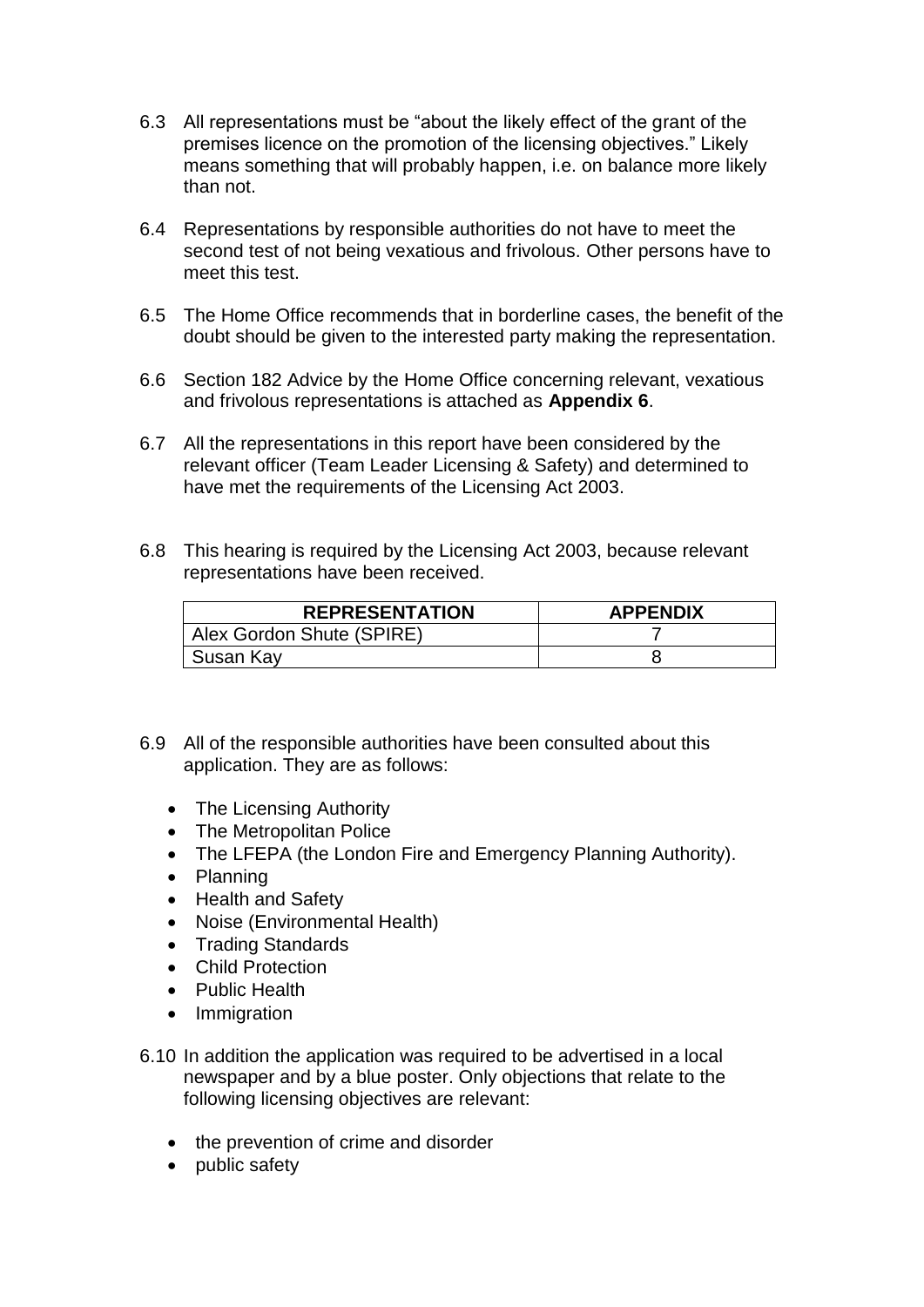- the prevention of public nuisance
- the protection of children from harm
- 6.11 The objections cover allegations of
	- Public nuisance
	- Anti social behaviour
	- Protection of children from harm
- 6.12 There are strict time limits to any representations. The time limits are contained in The Licensing Act 2003 (Premises licences and club premises certificates) Regulations 2005.
- 6.13 The applicant has offered measures in the operating schedule of the application that address the promotion of the Licensing Objectives. If there were no representations, the Licensing Authority would grant the licence, with conditions consistent with the operating schedule, which are relevant, proportionate and enforceable. Members are asked to consider the schedule and incorporate any conditions as necessary to address the licensing objectives.

# 7.0 **Conditions on existing Premises Licence:**

- 1. A Challenge 25 policy shall be operated at all times, and all staff shall be trained to accept only a proof of age (pass scheme) card, passport or photo driving licence as acceptable forms of identification when selling alcohol to young people.
- 2. Signage shall be displayed at the point of sale stating "No proof of age – No sale".
- 3. Refusal book to be kept at the premises and maintain at all times.
- 4. A CCTV camera system shall be installed / updated covering both internal and external areas to the premises.
- 5. The CCTV system shall incorporate a recording facility and any recordings shall be retained and stored in a suitable and secure manner for a minimum of 31 days. A system shall be in place to maintain the quality of the recorded image and a complete audit trail maintained. The system will comply with other essential legislation, and all signs as required will be clearly displayed. The system will be maintained and fully operational throughout the hours that the premises are open for any licensable activity. There must also be someone on the premises, who can download the images and present them immediately on request by a police officer or other responsible authority.
- 6. Any outdoor seating service to be concluded by 22:00 hours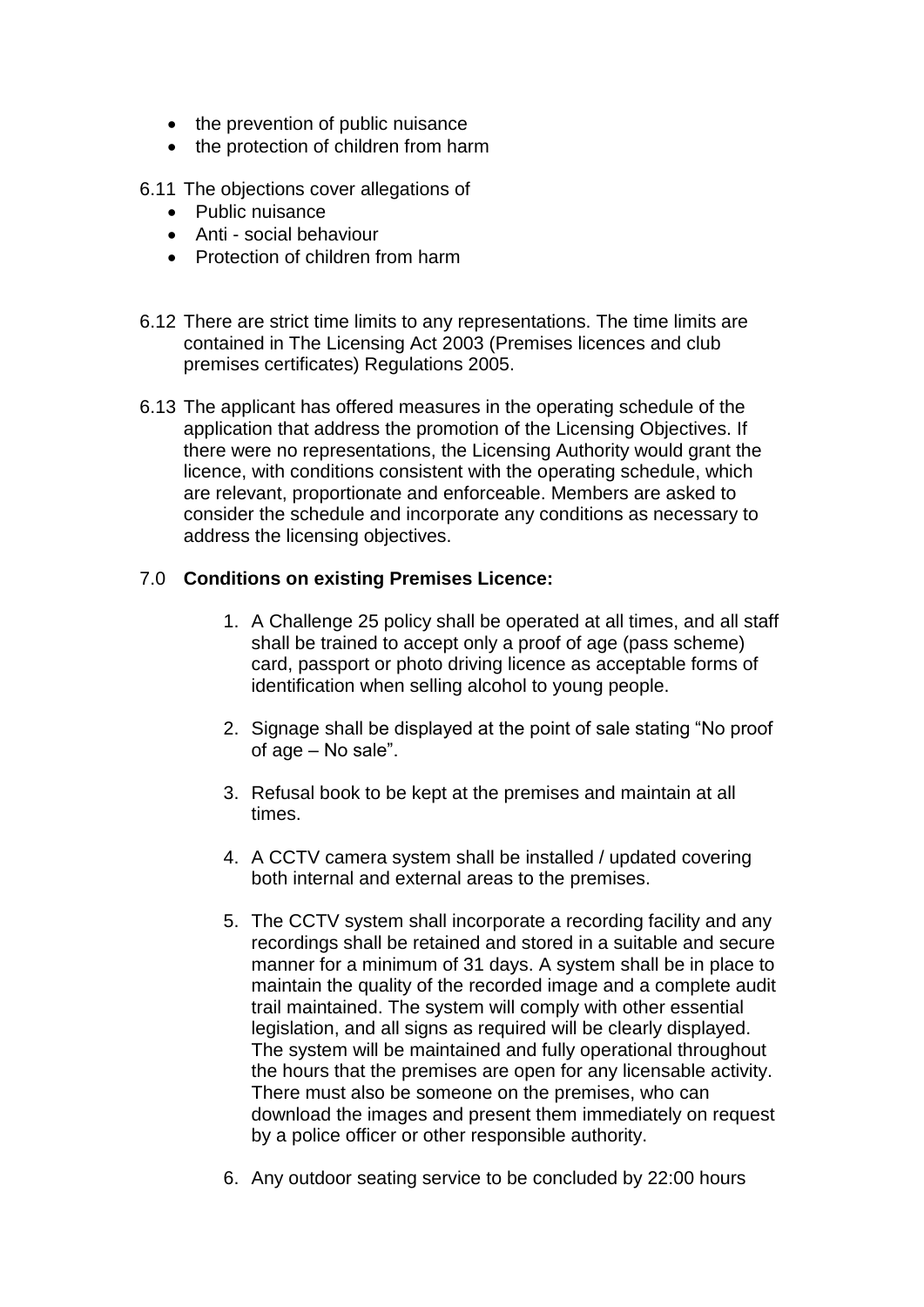# **Conditions consistent with Operating Schedule**

No enforceable conditions

# 8.0 **Conditions agreed in consultation with the responsible authorities**

#### **Conditions agreed with the police – Appendix 9**

- 1. An incident log shall be kept at the premises, and be available on request to the Police or an authorised officer. It must be completed within 24 hours of any incident and will record the following:
	- a) all crimes reported to the venue;
	- b) all ejections of patrons;
	- c) any complaints received concerning crime and disorder
	- d) any incidents of disorder;
	- e) all seizures of drugs or offensive weapons;
	- f) any faults in the CCTV system, searching equipment or scanning equipment;
	- g) any refusal of the sale of alcohol;
	- h) any visit by a relevant authority or emergency service.
- 2. In the event that a serious assault is committed on the premises (or appears to have been committed) the management will immediately ensure that:
	- a) the police (and, where appropriate, the London Ambulance Service) are called without delay;
	- b) all measures that are reasonably practicable are taken to apprehend any suspects pending the arrival of the police;
	- c) the crime scene is preserved so as to enable a full forensic investigation to be carried out by the police; and
	- d) such other measures are taken (as appropriate) to fully protect the safety of all persons present on the premises.
- 3. The premises shall operate as a restaurant where the sale of alcohol is ancillary to the sale of food.

# **Conditions agreed with the Licensing Authority - Appendix 10**

- 1. A staff member from the premises who is conversant with the operation of the CCTV system shall be on the premises at all times when the premises are open. This staff member must be able to provide a Police or authorised council officer copies of recent CCTV images or data with the absolute minimum of delay when requested.
- 2. When the designated premise supervisor is not on the premises any or all persons authorised to sell alcohol will be authorised by the designated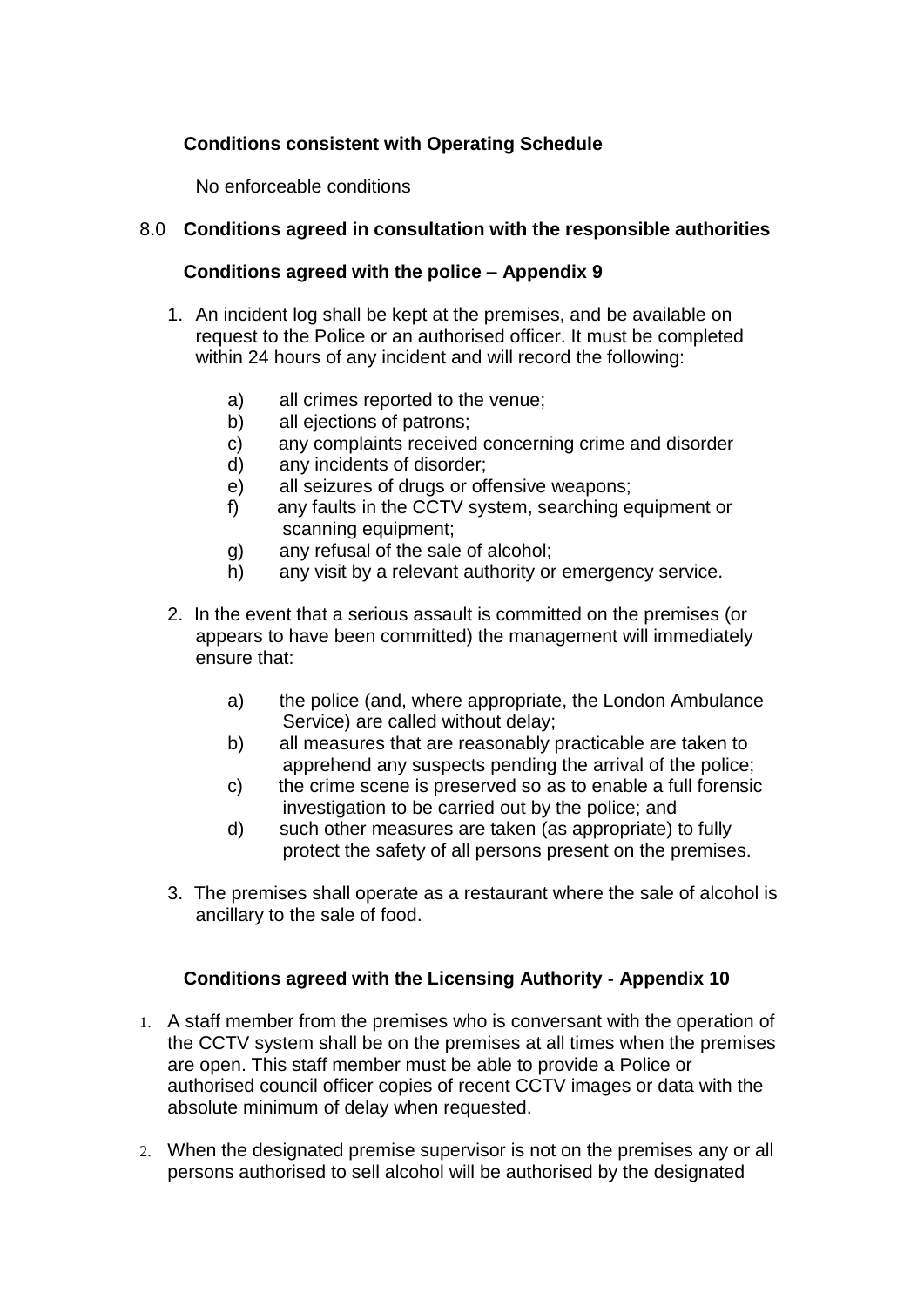premises supervisor in writing. This shall be available on request by the Police or any authorised officer.

- 3. An incident log shall be kept at the premises, and be available on request to the Police or an authorised officer. It must be completed within 24 hours of any incident and will record the following:
	- a) all crimes reported to the venue;
	- b) all ejections of patrons;
	- c) any complaints received concerning crime and disorder
	- d) any incidents of disorder;

.

- e) any faults in the CCTV system, searching equipment or scanning equipment;
- f) any refusal of the sale of alcohol;
- g) any visit by a relevant authority or emergency service.
- 4. In the event that a serious assault is committed on the premises (or appears to have been committed) the management will immediately ensure that:
	- a) the police (and, where appropriate, the London Ambulance Service) are called without delay;
	- b) all measures that are reasonably practicable are taken to apprehend any suspects pending the arrival of the police;
	- c) the crime scene is preserved so as to enable a full forensic investigation to be carried out by the police; and
	- d) such other measures are taken (as appropriate) to fully protect the safety of all persons present on the premises.
- 5. A record shall be kept detailing all refused sales of alcohol. The record should include the date and time of the refused sale and the name of the member of staff who refused the sale. The record shall be available for inspection at the premises by the police or an authorised officer at all times whilst the premises is open.
- 6. There shall be no vertical consumption on the premises or in any outside areas.
- 7. The supply of alcohol at the premises shall only be to a person seated taking a table meal there and for consumption by such a person as ancillary to their meal.
- 8. The supply of alcohol shall be by waiter or waitress service only.
- 9. A telephone number for the duty manager at the premises shall be publicly available at all times the premises is open. This telephone number is to be made available to residents and businesses in the vicinity.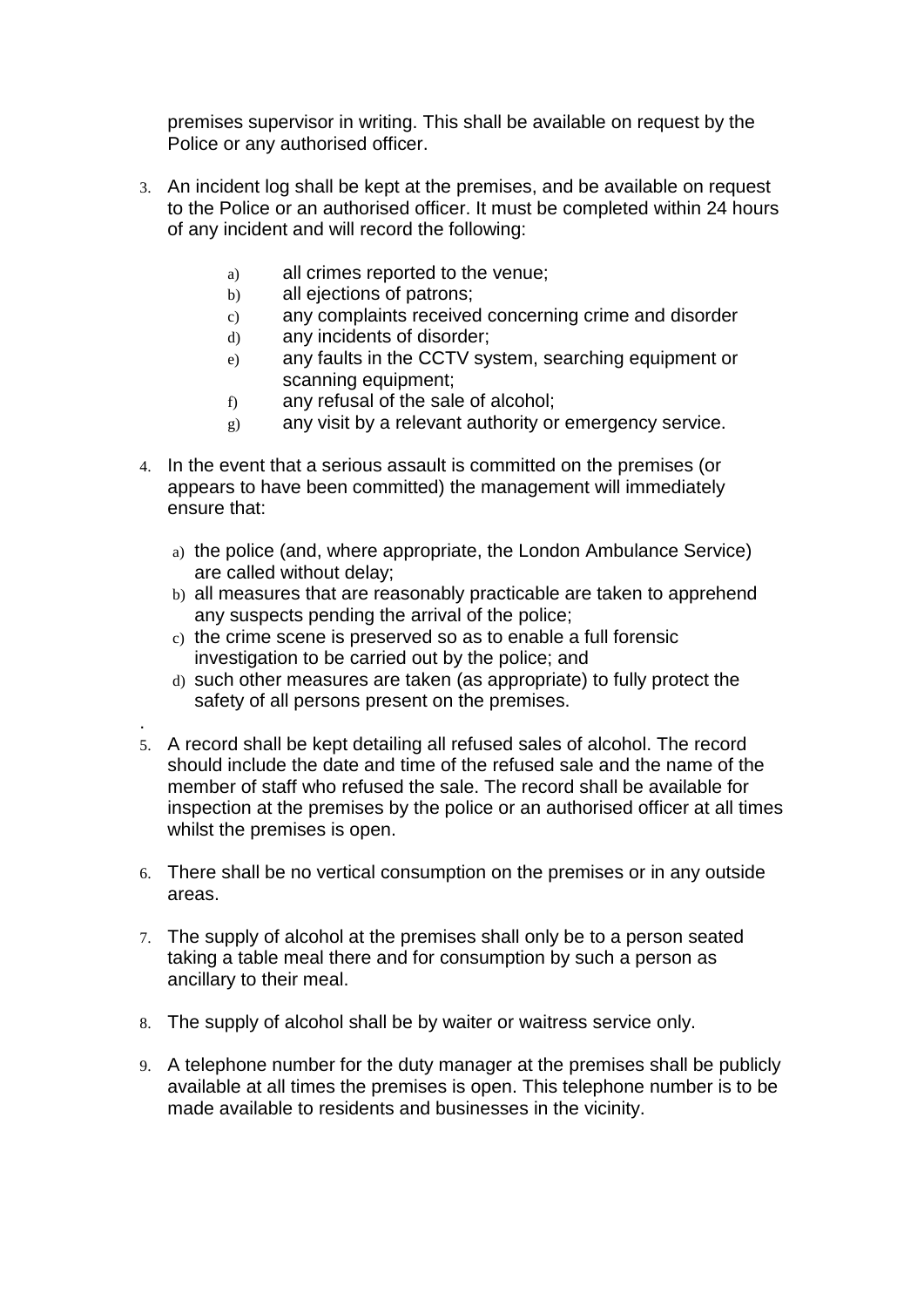#### 9.0 **Licensing Officer Comments**

9.1 The following is intended to advise Members of the relevant aspects of the Boroughs Licensing Policy, guidance from the Secretary of State, legislation and good practice. Members may depart from the Council's Licensing Policy and/or Government advice, provide they consider it appropriate to do so, and have clear reasons for their decision.

#### 9.2 Guidance issued under section 182 of the Licensing Act 2003

- $\cdot$  As stated in the quidance it is "provided to licensing authorities in relation to the carrying out of their functions under the 2003 Act." It is a key medium for promoting best practice, ensuring consistent application and promoting fairness equal treatment and proportionality (1.7).
- $\div$  Also "as long as licensing authorities have properly understood this Guidance, they may depart from it if they have good reason to do so and can provide full reasons. Departure from this Guidance could give rise to an appeal or judicial review, and the reasons given will then be a key consideration for the courts when considering the lawfulness and merits of any decision taken." Therefore licensing authorities will need to give full reasons for their actions (1.9).
- Also Members should note "A Licensing Authority may depart from its own policy if the individual circumstances of any case merit such a decision in the interests of the promotion of the licensing objectives." (1.12)
- $\div$  Also, "The licensing authority may not impose any conditions unless its discretion has been exercised following receipt of relevant representations and it is satisfied as a result of a hearing (unless all parties agree a hearing is not necessary) that it is appropriate to impose conditions to promote one or more of the four licensing objectives." Therefore, conditions may not be imposed for the purpose other than promoting the licensing objectives and in some cases no additional conditions will be appropriate. (10.8)
- $\div$  Necessary conditions should emerge from a risk assessment by the applicant, which should then be reflected in the operating schedule (10.4).
- The Guidance states: "Where there are objections to an application to extend the hours during which licensable activities are to be carried on and the licensing authority determines that this would undermine the licensing objectives, it may reject the application or grant it with appropriate conditions and/or different hours from those requested." (10.14)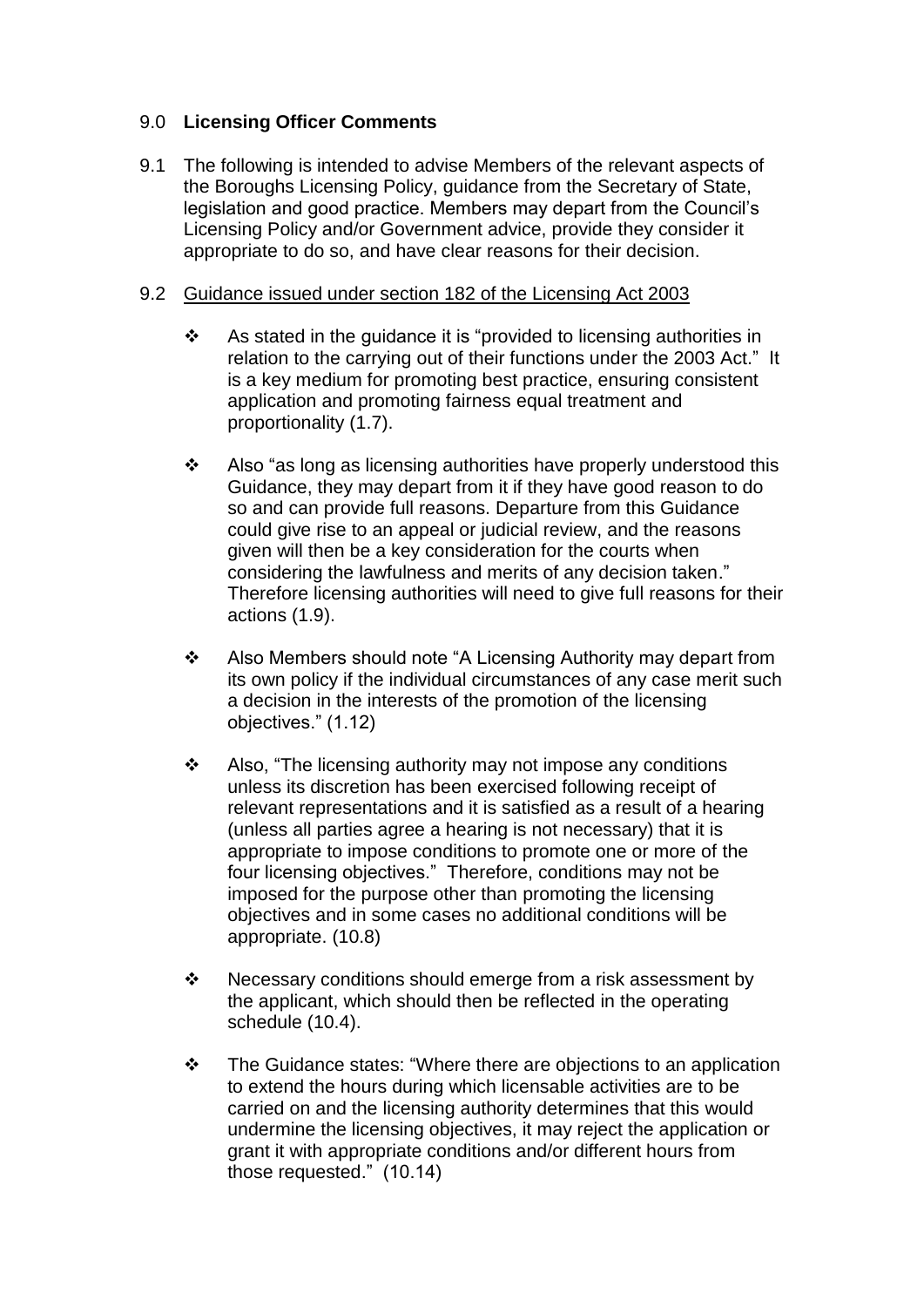- $\cdot \cdot$  It is not acceptable for licensing authorities to simply replicate the wording from an applicant's operating schedule. A condition should be interpreted in accordance with the applicant's intention (10.5)
- $\div$  The Licensing Authority may only impose such conditions as are necessary for meeting the licensing objectives.
- \* The Government acknowledges that different licensing strategies may be appropriate for the promotion of the licensing objectives in different areas. The 2003 Act gives the licensing authority power to make decisions regarding licensed opening hours as part of the implementation of its licensing policy statement and licensing authorities are best placed to make decisions about appropriate opening hours in their areas based on their local knowledge and in consultation with responsible authorities." (10.11)
- $\cdot$  Mandatory conditions must be imposed (10.25) and censorship avoided (10.17).
- The Guidance states: "It is still permitted to sell alcohol using promotions (as long as they are compatible with any other licensing condition that may be in force), and the relevant person should ensure that the price of the alcohol is not less than the permitted price. Detailed guidance on the use of promotions is given in the guidance document available on the Gov.uk website." (10.58)
- $\div$  Licensing authorities should not attach standardised blanket conditions promoting fixed prices for alcoholic drinks to premises licences or club licences or club premises certificates in an area. This may be unlawful under current law. However, it is important to note that the mandatory conditions made under sections 19A and 73B of the 2003 Act prohibit a number of types of drinks promotions where they give rise to a significant risk to any one of the four licensing objectives (10.21).
- $\div$  The Government has advised that conditions must be tailored to the individual type, location and characteristics of the premises and events concerned. Conditions cannot seek to manage the behaviour of customers once they are beyond the direct management of the licence holder and their staff and standardised conditions should be avoided where they cannot be shown to be appropriate. (1.16/1.17)
- 9.3 The Licensing Act 2003 permits children of any age to be on the premises which primarily sell alcohol providing they are accompanied by an adult. It is not necessary to make this a condition.
- 9.4 In all cases the Members should make their decision on the civil burden of proof, that is "the balance of probability."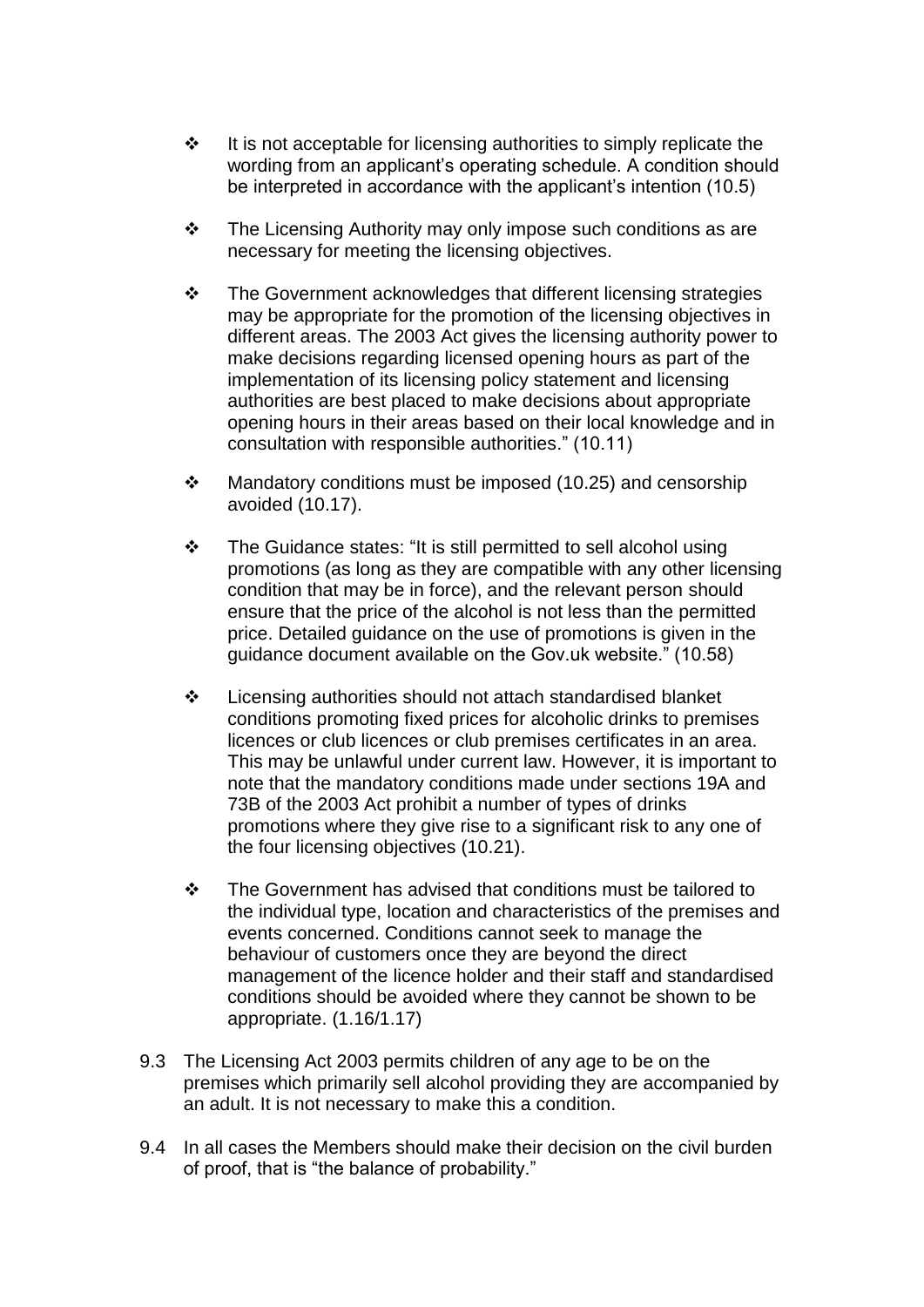- 9.5 In all cases Members should consider whether or not primary legislation is the appropriate method of regulation and should only consider licence conditions when the circumstances in their view are not already adequately covered elsewhere.
- 9.6 The Government has advised that "Beyond the immediate area surrounding the premises, these are matters for the personal responsibility of individuals under the law. An individual who engages in anti-social behaviour is accountable in their own right. However, it would be perfectly reasonable for a licensing authority to impose a condition, following relevant representations, that requires the licence holder or club to place signs at the exits from the building encouraging patrons to be quiet until they leave the area and to respect the rights of people living nearby to a peaceful night." (2.21)
- 9.7 The Council's Licensing Policy generally expects applicants to address the licensing objectives and discuss how to do this with the relevant responsible authorities.
- 9.8 In **Appendices 11 - 17** Members are given general advice, and also have explanations of the Council's Licensing Policy, Government advice and other legislation relating to the matters previously identified.

#### 10.0 **Legal Comments**

10.1 The Council's legal officer will give advice at the hearing.

#### 11.0 **Finance Comments**

11.1 There are no financial implications in this report.